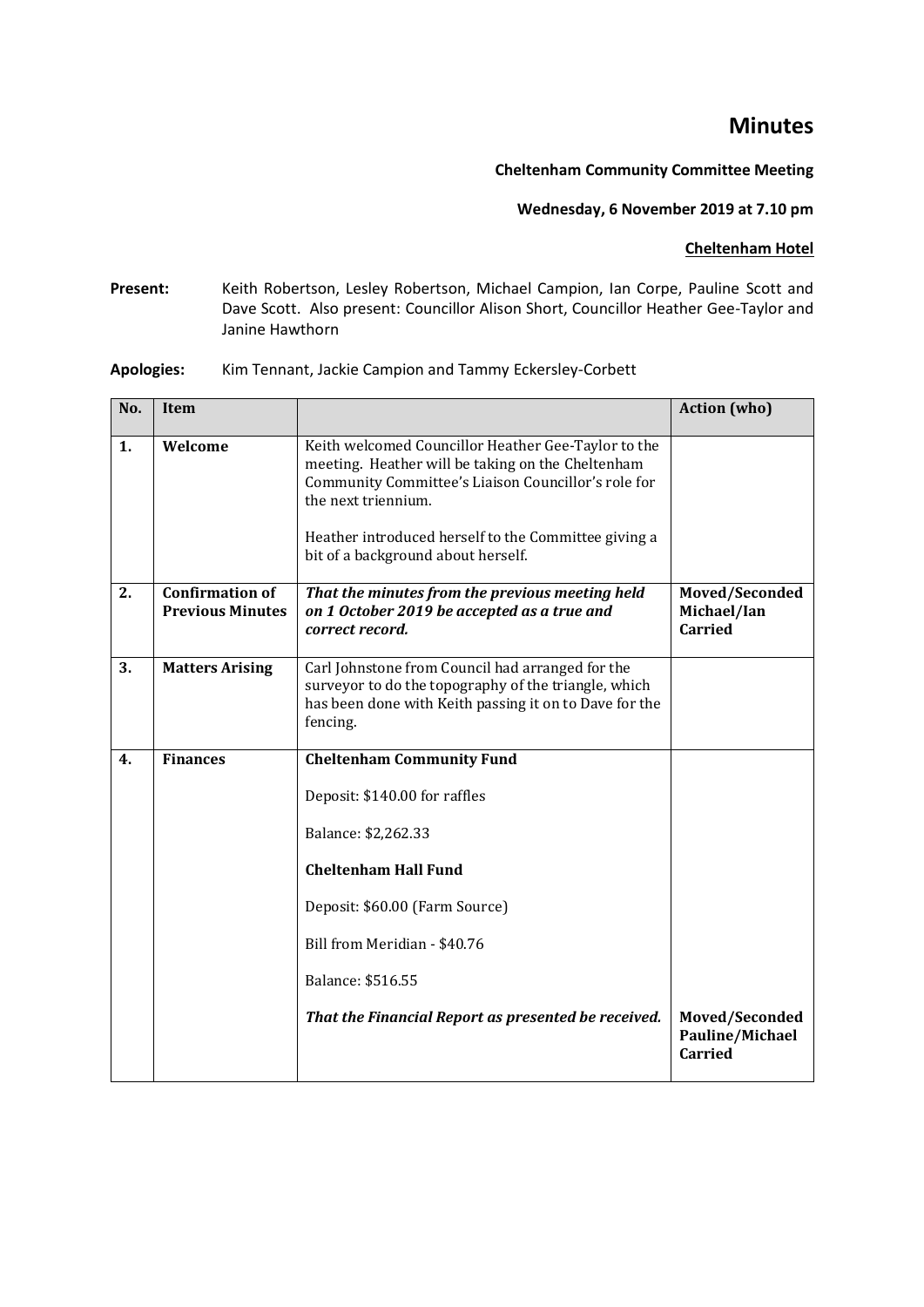| No. | <b>Item</b>                      |                                                                                                                                                                                                                                                                                           | <b>Action</b> (who) |
|-----|----------------------------------|-------------------------------------------------------------------------------------------------------------------------------------------------------------------------------------------------------------------------------------------------------------------------------------------|---------------------|
| 5.  | <b>Council Liaison</b><br>Report | Council swearing in ceremony was on 31 October.<br>Have mainly had induction workshops with new<br>Council. Council will be visiting local Marae next<br>week.                                                                                                                            |                     |
|     |                                  | Council's Committee structure has changed. There is<br>no longer a Strategic Planning and Policy Committee<br>with Council to now meet twice a month on the first<br>and third Thursday of each month with the exception<br>of January where there are no meetings.                       |                     |
|     |                                  | Councillor Michael Ford has been confirmed as<br>Deputy Mayor.                                                                                                                                                                                                                            |                     |
| 6.  | Correspondence                   | Inward:                                                                                                                                                                                                                                                                                   |                     |
|     |                                  | Email from Mayor Helen re launch of Manawatū<br>Agritech Strategy.                                                                                                                                                                                                                        |                     |
|     |                                  | Email from Janine Hawthorn, MDC re Council Liaison<br>Councillor appointment.                                                                                                                                                                                                             |                     |
|     |                                  | Quote from Goodwood, Tauranga re Full Safe Bark -<br>\$7,992.50 delivered for 100 m <sup>3</sup>                                                                                                                                                                                          |                     |
|     |                                  | Email from Carl Johnstone, MDC re topography from<br>surveyors.                                                                                                                                                                                                                           |                     |
|     |                                  | Email from Rebecca Bell, MDC seeking community's<br>iconic features - suggested features from committee<br>members included: The Chelty, potatoes, Cheltenham<br>Dairy, Yams, Class I and II soils, Gateway to Northern<br>Manawatū - where town meets country, Beef, Sheep<br>and Dairy. | <b>Keith</b>        |
|     |                                  | Midcentral Health's Quarterly Newsletter.                                                                                                                                                                                                                                                 |                     |
|     |                                  | Email from Alison Short re condolences for recent<br>death in the community.                                                                                                                                                                                                              |                     |
|     |                                  | Email from Brook Rush, MDC confirming Cheltenham<br>Community Committee's speaking time at the<br>21 November Council meeting, which is at 9.30 am.<br>Michael Campion to present on behalf of the<br>Committee.                                                                          | <b>Michael</b>      |
|     |                                  | Outward:                                                                                                                                                                                                                                                                                  |                     |
|     |                                  | Email to Carl Johnstone, MDC enquiring whether<br>anyone at Council is able to produce a concept<br>drawing. It was suggesting using a drone.                                                                                                                                             |                     |
|     |                                  | Application for funding to Robobank towards the<br>development of the Triangle - no response received<br>to date.                                                                                                                                                                         |                     |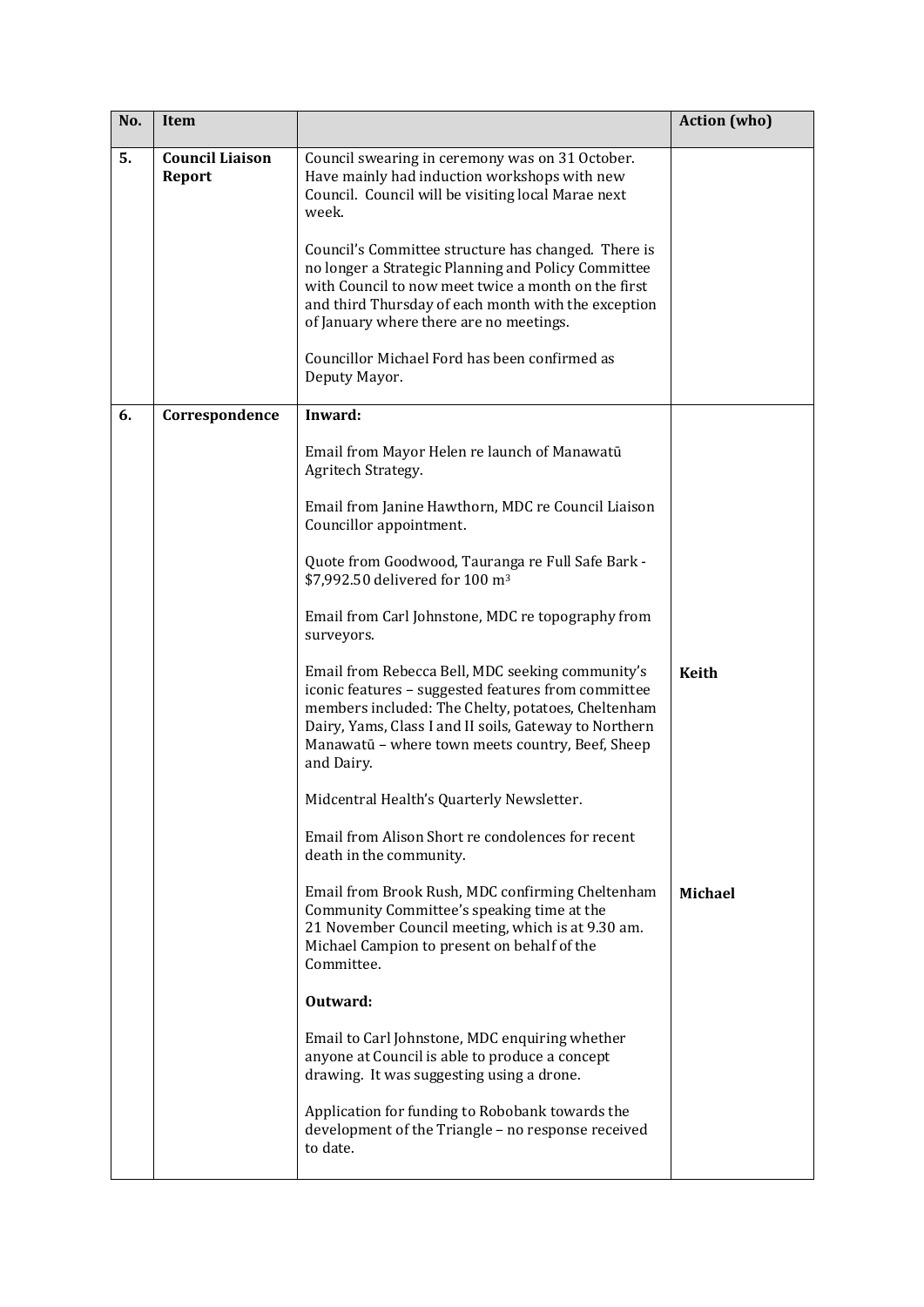| No.            | Item                    |                                                                                                                                                                                                                                                                                                                                                                                                                                                                                                                                                                                                                                                                                                                                                                                                                                                                                                                       | <b>Action</b> (who)                           |
|----------------|-------------------------|-----------------------------------------------------------------------------------------------------------------------------------------------------------------------------------------------------------------------------------------------------------------------------------------------------------------------------------------------------------------------------------------------------------------------------------------------------------------------------------------------------------------------------------------------------------------------------------------------------------------------------------------------------------------------------------------------------------------------------------------------------------------------------------------------------------------------------------------------------------------------------------------------------------------------|-----------------------------------------------|
|                |                         | Email to Carl Johnstone, MDC enquiring as to the<br>manufacturer of the Sanson Playground Fence. Noted<br>that the manufacturer was Central Engineering. Keith<br>to obtain a quote.                                                                                                                                                                                                                                                                                                                                                                                                                                                                                                                                                                                                                                                                                                                                  | <b>Keith</b>                                  |
|                |                         | That the inwards and outwards correspondence be<br>approved.                                                                                                                                                                                                                                                                                                                                                                                                                                                                                                                                                                                                                                                                                                                                                                                                                                                          | Moved/Seconded<br>Keith/Ian<br><b>Carried</b> |
| $\overline{7}$ | <b>General Business</b> | <b>Drainage</b>                                                                                                                                                                                                                                                                                                                                                                                                                                                                                                                                                                                                                                                                                                                                                                                                                                                                                                       |                                               |
|                |                         | Keith noted that Higgins had turned up the other day<br>to check out a blocked drain from the hall to the<br>garage, which they had noted had been reported in<br>the Cheltenham Community Committee minutes as<br>still being blocked. This however was reported on at<br>the September meeting with work already having<br>been done by Council's reticulation team. This is a<br>double up and seen to be a waste of money. However,<br>while Higgins had the lid off Keith noticed that debris<br>was getting stuck with a simple fix suggested. Keith<br>had sent a communication through to Glenn Young<br>from MDC about this who had said for him to lodge a<br>request for service through MDC Contact Centre.<br>It was noted that the drains need to be sprayed as<br>they were starting to get overgrown. Keith to lodge a<br>request for service.<br>Keith asked if it was possible to get a copy of the | <b>Keith</b>                                  |
|                |                         | survey, which was undertaken of the drains in<br>Cheltenham.<br>Hall                                                                                                                                                                                                                                                                                                                                                                                                                                                                                                                                                                                                                                                                                                                                                                                                                                                  |                                               |
|                |                         |                                                                                                                                                                                                                                                                                                                                                                                                                                                                                                                                                                                                                                                                                                                                                                                                                                                                                                                       |                                               |
|                |                         | Keith noted that the new fire door had been fitted.<br>There were no bookings. There have been no sign of<br>any possums of late.                                                                                                                                                                                                                                                                                                                                                                                                                                                                                                                                                                                                                                                                                                                                                                                     |                                               |
|                |                         | <b>Almadale</b>                                                                                                                                                                                                                                                                                                                                                                                                                                                                                                                                                                                                                                                                                                                                                                                                                                                                                                       |                                               |
|                |                         | A working bee had taken place at the reserve to clear<br>the debris from the walkways following the big<br>winds. The blackberry had also been cleared. There<br>are two new table and some signage to go in the<br>reserve at some stage.                                                                                                                                                                                                                                                                                                                                                                                                                                                                                                                                                                                                                                                                            |                                               |
|                |                         | Playground                                                                                                                                                                                                                                                                                                                                                                                                                                                                                                                                                                                                                                                                                                                                                                                                                                                                                                            |                                               |
|                |                         | Keith had met with Carl and Duncan and they had<br>worked out where to put the pathway and the fruit<br>trees. The play area will be raised off the ground.<br>Keith had obtained prices from Central ITM for<br>lengths. He will also get a quote from Lumberland<br>and Goldpine.                                                                                                                                                                                                                                                                                                                                                                                                                                                                                                                                                                                                                                   |                                               |